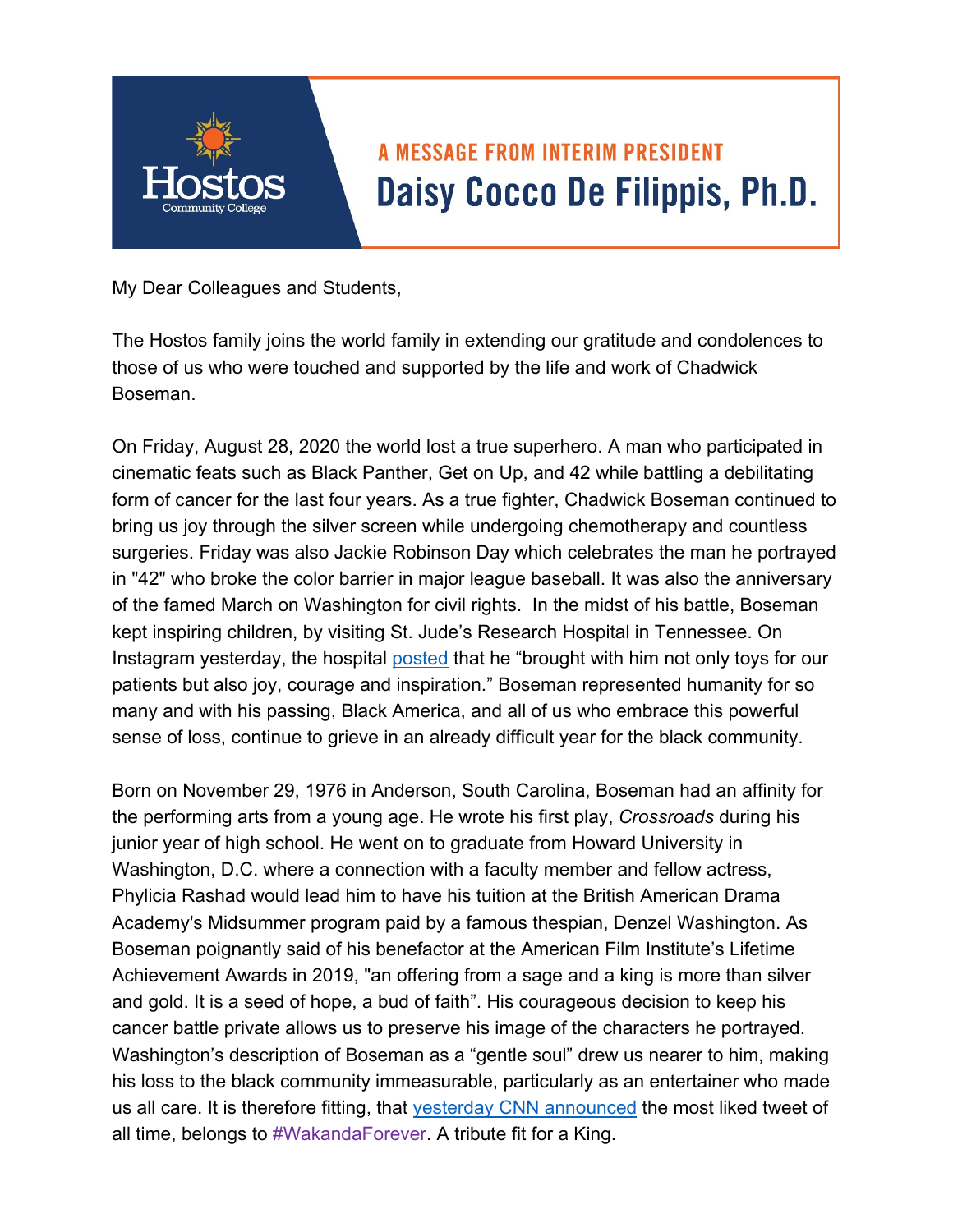

*When Great Trees Fall* 

By: Maya Angelou

When great trees fall, rocks on distant hills shudder, lions hunker down in tall grasses, and even elephants lumber after safety.

When great trees fall in forests, small things recoil into silence, their senses eroded beyond fear.

When great souls die, the air around us becomes light, rare, sterile. We breathe, briefly. Our eyes, briefly, see with a hurtful clarity. Our memory, suddenly sharpened, examines, gnaws on kind words unsaid, promised walks never taken.